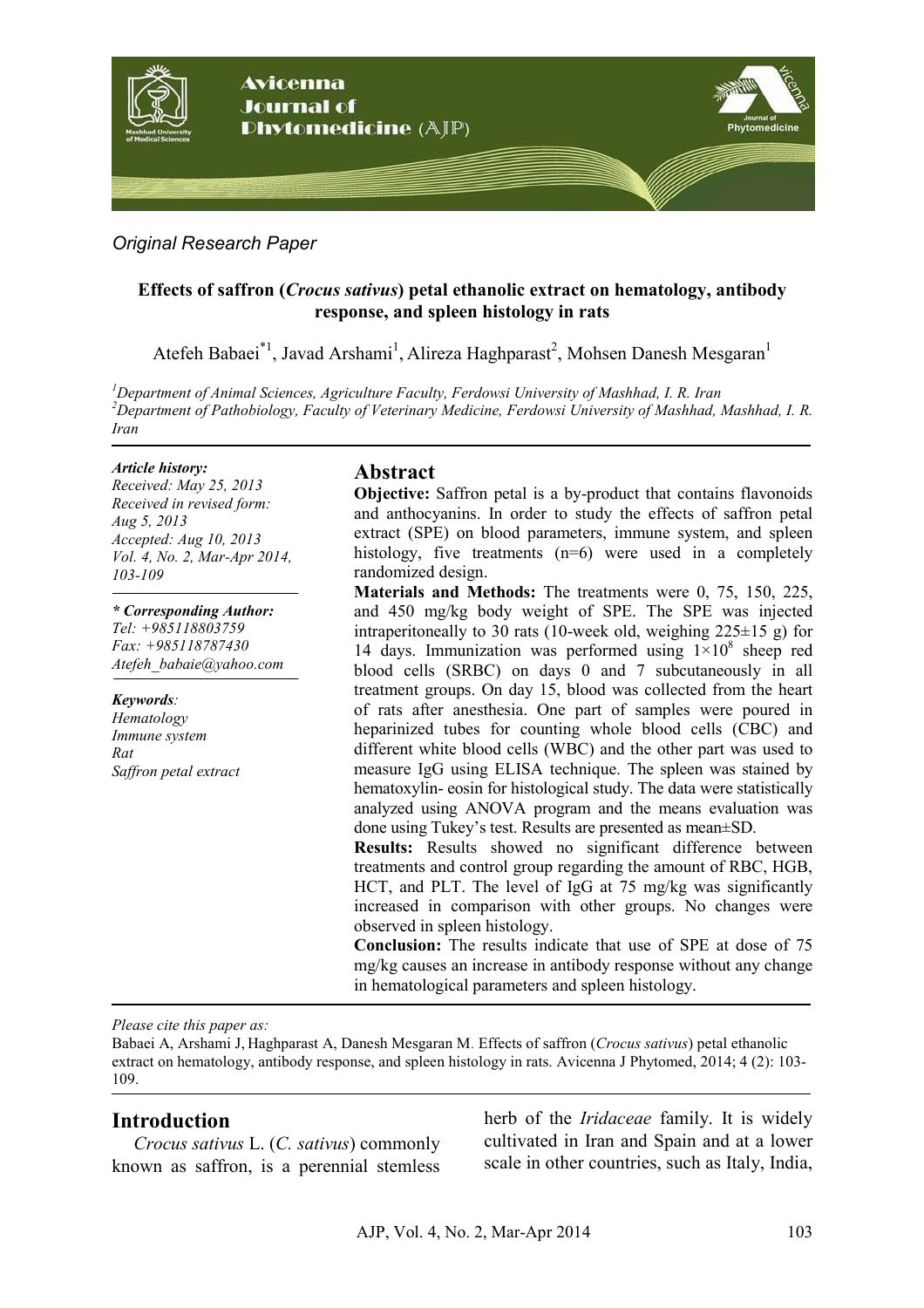and France. Chemical studies of *C. sativus* have shown the presence of constituent such as crocin, croetin, safranal and picrocrocin (Abolhasani et al., 2005) Modern pharmacological extracts of saffron have antitumor (Abdullaev et al., 2004; Abdullaev 2001; Das et al., 2004), antioxidant (Ranmadan et al., 2010; Assimopoulou et al., 2005; Sanchez vioque et al., 2010; Goli et al., 2010), antinociceptive and anti-inflammatory (Hossienzadeh et al., 2002), antidepressant (Karimi et al., 2001; Akhondzadeh Basti et al., 2007; Hossienzadeh et al., 2004), hypolipaemic (Sheng et al., 2006), and immunostimulant (Kianbakht et al., 2011; Sarang et al., 2010) effects.

The immune system is involved in the etiology and pathology of many diseases. Modulation of immune responses improves controlling diseases. The subchronic daily use of 100 mg saffron has temporary immunemodulatory activities (Kianbakht et al., 2011). Saffron petals consist of anthocyanins, glycosides, and flavonoids (Gil et al., 2002). Kaempferol glycoside is the major flavonols (84.0% of total flavonol content) in *C. sativus* (Goupy et al, 2013). Modern pharmacological studies have shown that saffron petal extract has antitumor (Hosseinzadeh, et al, 2008), antioxidant (Tajali et al., 2008), antinociceptive and anti-inflammatory (Hosseinzadeh, et al, 2002), and antidepressant (Akhondzadeh Basti et al., 2007; Hossienzadeh et al., 2007) effects. So far, effects of alcoholic extract of saffron petals on immune system have not been reported. The aim of the present study was to determine the effects of *C. sativus* petals extract on hematology, antibody response, and spleen histology in rats.

## **Materials and Methods Preparation of extract**

*C. sativus* petals were collected (October 2010) from Torbat-e Heydarieh (khorasan razavi, north east of Iran). A voucher specimen of plant is preserved in the Ferdowsi University of Mashhad Herbarium (FUMH: 31832). Extract of petal powder was prepared using maceration with ethanol  $(80\%, v/v)$  for 3 days and subsequently, the mixture was filtered and concentrated under reduced pressure at 35 °C. Finally, the extracts were dissolved in normal saline (Hossienzadeh et al., 2002; Akhondzadeh Basti et al., 2007) .

#### **Photochemical Screening**

Photochemical screening of the extract was performed using the following regents and chemicals: Alkaloids with Mayer regent, flovonoids using Mg and HCL, anthocyanins using HCL, tannins with ferric chloride, and saponins with ability to produce suds (Evan, 1996) (Trease GE et al., 1983)..

## **Animals**

Wistar rats 10-week-old and weighing 225±15 g obtained from Pasteur Institute of Iran. These animals were maintained in animal house facility of Ferdowsi University of Mashhad. They were housed in individual cages under standard laboratory conditions in 12h/12h light/dark cycle and at a temperature of 21-23 °C. Rats had free access to food and water. According to ethical regulations on animal research, all of these animals received proper human cares. Thirty rats in five treatment groups (n=6) were used in a completely randomized design. Control group received normal saline (10 ml/kg body weight) and treatment groups received 75,150, 220, and 450 mg/kg body weight of SPE. The SPE were injected intraperitoneally to rats for 14 days.

#### **Blood sampling and hematological analysis**

On day 15, rats were anesthetized and blood was collected from the heart and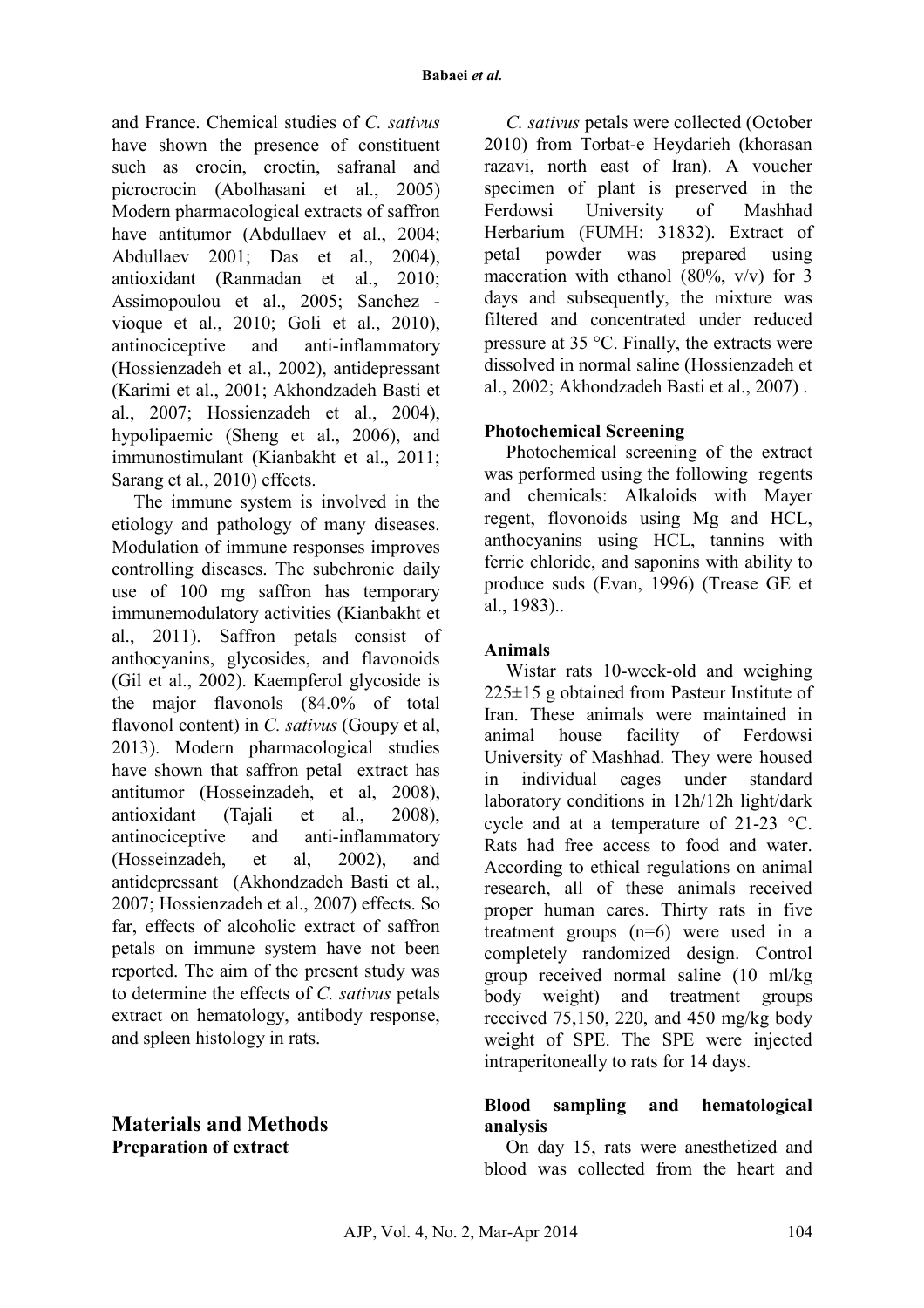white blood cell count (WBC), red blood cell count (RBC), percent hemoglobin (HGB), hematocrit (HCT), mean cell hemoglobin (MCH) and mean cell hemoglobin concentration (MCHC), mean corpuscular volume (MCV), and platelet count were measured using cell counter (Celltacα -NIHON KOHDEN-GERMANY). For differential count of white blood cells, the smear slides stained with Giemsa was prepared and lymphocyte, monocyte, and neutrophil percentages were counted using an optical microscope.

#### **Humoral antibody response to SRBC**

Groups of five rats, each were immunized by injecting 0.5 ml of  $1\times10^8$ SRBC/ml intrapeitoneally (i.p.) on day 0 and challenged on day 7 by injecting an equal volume of SRBC (i.p.) (Vaibhav et al., 2010; Agrawal et al., 2010). Blood samples were collected on day 14 for IgG antibody assay. IgG level was measured in serum samples using the rat IgG ELISA (enzyme linked immune sorbent assay) kit (GWB- BAA3A8, Genway-Biotech, USA).

#### **Spleen histology**

The spleen was weighed using an electronic balance (Sartorius, TE214 S) and the spleen index was calculated according to the following formula (Xia et al., 2010): Spleen index=spleen weight (g)/ body weight (g). After the spleen was removed and weighed, it was washed by normal saline, cut into five Mm sections and placed in 10% formalin. After 3 days, sections with a thickness of 5 micrometer were prepared and stained by hematoxylin-eosin for histological study (Mc Manus, 1948).

#### **Statistical analysis**

Data were analyzed using SAS 9.1 software and the data were statistically analyzed using ANOVA program and the means evaluation was done using Tukey's test. A value of p<0.05 was considered as statistically significant. Results are presented as mean±SD.

## **Results**

## **Photochemical screening**

Photochemical analysis of *C. Sativus* petal extract showed that the extract contains flovonoids, anthocyanins and tannins and does not contain alkaloids and saponins.

#### **Hematological analysis**

As shown in Table 1, the number of white blood cells was significantly increased as compared with control group (p<0.05). There was no significant difference regarding RBC count, hemoglobin, hematocrit percentage, mean corpuscular volume, mean cell hemoglobin, and mean cell hemoglobin concentration between the control group and groups treated with extract of saffron petals.

Percentage of lymphocytes, neutrophils and monocytes count between the control group and groups treated with SPE showed no significant difference (Table 2).

#### **Spleen histology**

Studies of spleen index showed no significant difference between treatment groups and control group (Figure 1). The histology of spleen was observed to remain unchanged following exposure to extract of saffron petal at the doses of 75, 150, 225, and 450 mg/kg body weight. The morphology of splenocytes in all treatment groups was not different from control group (Figure 2).

#### **Humoral antibody response to SRBC**

Concentration of IgG in the treatment groups increased as compared with the control group. This increased level of IgG was significant at the dose of 75 (mg/kg) (p<0.05) (Figure 3).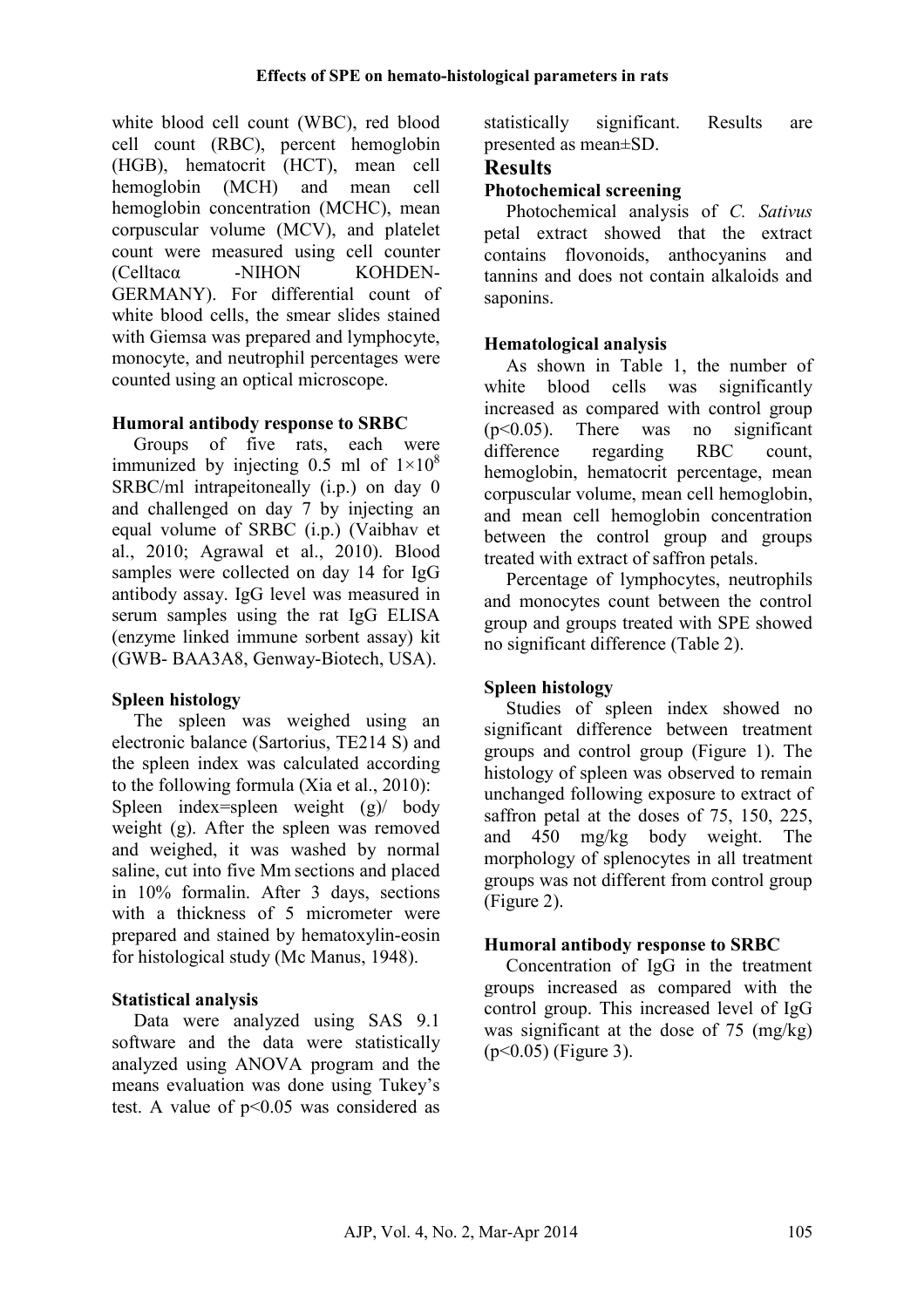| <b>Parameters</b>  | <b>Treatment</b> |                      |                 |                  |                  |  |
|--------------------|------------------|----------------------|-----------------|------------------|------------------|--|
|                    | $0$ (mg/kg)      | $75 \text{ (mg/kg)}$ | $150$ (mg/kg)   | $225$ (mg/kg)    | $450$ (mg/kg)    |  |
| WBC $(10^3/\mu l)$ | $3.00 \pm 1.09$  | $4.06\pm2.28$        | $6.10\pm1.30*$  | $5.03 \pm 0.72$  | $7.12 \pm 2.00*$ |  |
| RBC $(10^6/\mu I)$ | $7.46\pm0.55$    | $7.59 \pm 0.33$      | $7.43\pm0.53$   | $7.82\pm0.49$    | $8.04\pm0.90$    |  |
| HGB (gm/dl)        | $15.27 \pm 1.34$ | $15.05 \pm 0.50$     | $14.90\pm1.09$  | $15.78 \pm 0.50$ | $15.82 \pm 1.52$ |  |
| HCT (%)            | 41.42 $\pm$ 3.04 | $40.67 \pm 2.10$     | 39.37±2.89      | $42.02 \pm 1.42$ | $42.65 \pm 3.97$ |  |
| $MCH$ (pg)         | $20.45 \pm 0.54$ | $19.82\pm0.35$       | $20.07\pm 0.06$ | $20.23 \pm 1.20$ | $19.72 \pm 0.89$ |  |
| $MCHC$ (gm/dl)     | $36.83 \pm 1.04$ | $37.02\pm 0.78$      | $37.87\pm0.68$  | $37.57\pm1.08$   | $37.08\pm0.44$   |  |
| MCV(f)             | $55.55 \pm 0.76$ | $53.57 \pm 1.03$     | $53.02\pm1.43$  | $53.82 \pm 1.85$ | 53.17 $\pm$ 2.18 |  |

Table 1. The effect of SPE on hematological parameters in rats**.** 

Values are expressed as mean±SD, n=6, SPE: saffron petals extract, WBC: white blood cell count, RBC: red blood cell count, HGB: percent hemoglobin, HCT: hematocrit, MCH: mean cell hemoglobin, MCHC: mean cell hemoglobin concentration, and MCV: mean corpuscular volume as compared with group 0 (control). \*significantly different from the control, (p<0.05).

Table 2. The effect of SPE on differential leukocyte count in rats.

| <b>Parameters</b>   | <b>Treatment</b> |                      |                   |                  |                  |  |
|---------------------|------------------|----------------------|-------------------|------------------|------------------|--|
|                     | $0$ (mg/kg)      | $75 \text{ (mg/kg)}$ | $150$ (mg/kg)     | $225$ (mg/kg)    | $450$ (mg/kg)    |  |
| Lymphocytes $(\% )$ | $67.00 \pm 2.65$ | $74.00 \pm 1.73$     | $77.00 \pm 10.15$ | $71.33 \pm 2.08$ | $68.00 \pm 5.57$ |  |
| Neutrophil (%)      | $27.67\pm1.53$   | $22.00 \pm 1.00$     | $22.00 \pm 5.20$  | $23.33\pm3.06$   | $28.33\pm5.69$   |  |
| Monocytes (%)       | $5.33 \pm 1.15$  | $4.00 \pm 1.00$      | $4.33 \pm 1.53$   | $5.33 \pm 1.53$  | $3.67\pm0.58$    |  |

SPE: saffron petals extract. Values are expressed as mean±SD.



Figure 1. The effect of SPE on spleen index in rats. Values are expressed as mean±SD.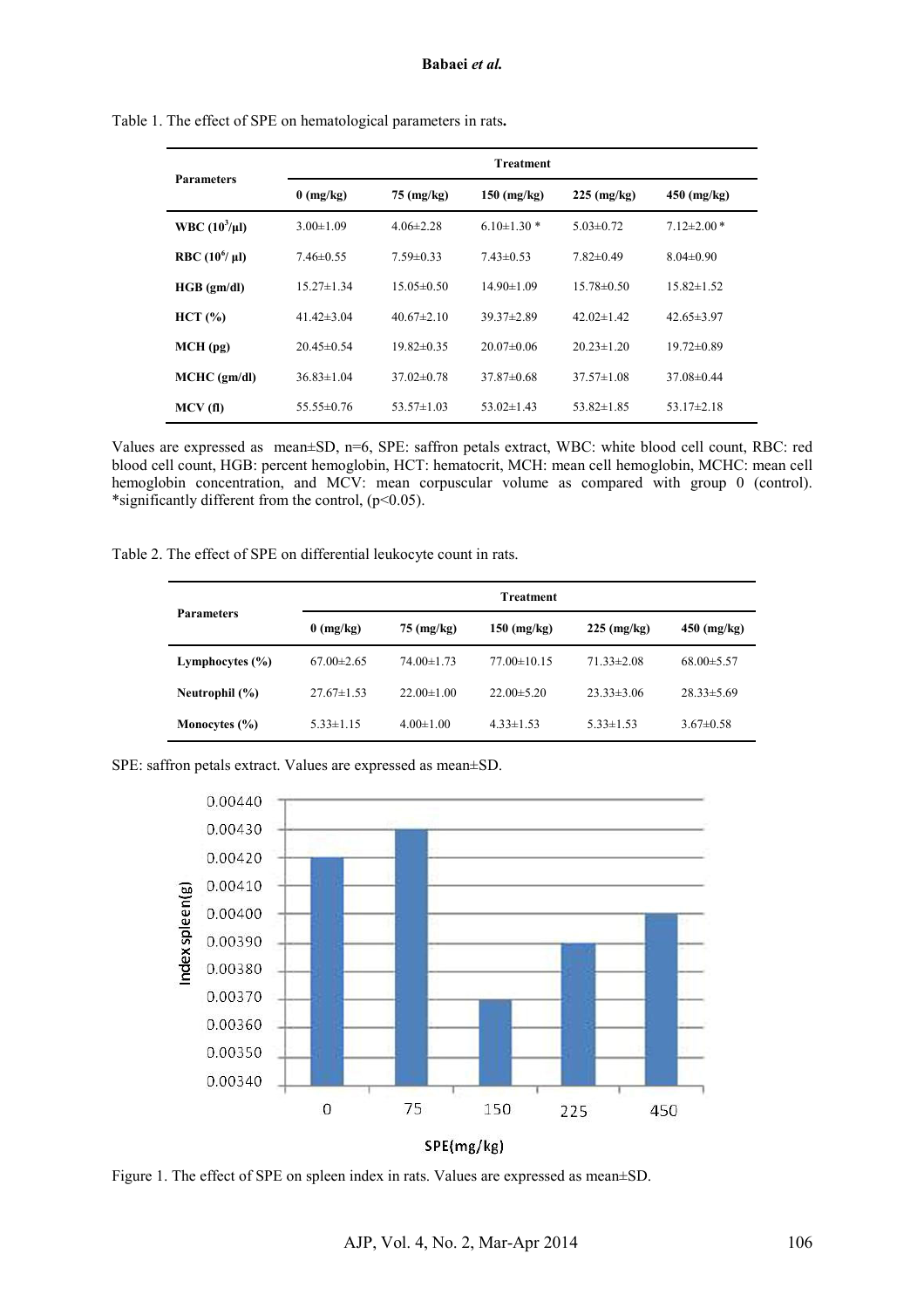

Figure 2. Transected spleen tissue controls (a) and 450 (mg/kg) SPE groups. RP: red pulp, WP: white pulp, CA: central artery. Magnification ×100.



Figure 3. The effect of SPE on IgG concentration in rats**.** Values are expressed as mean±SD. SPE: saffron petals extract, IgG: Immunoglobulin G. \*significantly different from the control  $(p<0.05)$ .

# **Discussion**

Many herbal preparations alter immune function and display an array of immunomodulatory effects (Sarang et al., 2010). In various *in vitro* and *in vivo* studies, herbal medicines have been reported to modulate cytokine secretion, histamine release, immunoglobulin secretion, cellular co-receptor expression, lymphocyte activation, and phagocytosis (Patwadhan et al., 2005; Plaeger, 2003). However, their clinical efficacy is limited and associated with complications (Wieland et al., 2005). In the present study, for the first time, the effects of SPE on hematological parameters, humoral immune system, and histology of spleen was evaluated in rats.

The results obtained from this study indicated that use of saffron petals at a dose of 75 mg/kg has a clear immunostimulatory effect as it was shown by the significant increase in IgG concentration. The results of our study indicated that use of saffron petals at the doses of 75, 150, 225, and 450 mg/kg has no effect on hematological parameters. In anemia, hemolysis and decreased production of red blood cells are effective. Here, in the blood-extracted plasma, hemolysis was not observed and no significant changes in blood cell count (RBC), percent hemoglobin (HGB), hematocrit (HCT), and mean corpuscular volume (MCV) were observed. In general, we can conclude that the injected dose did not cause any type of anemsreia.

It was shown previously that subacute toxicity of saffron petal extract in rats, regarding the amount of RBC, HGB and HCT was significantly decreased (Karimi et al., 2004). Our results showed that, use of saffron petals causes an increase in the number of white blood cells in treatment groups and also control group which indicates immunemodulatory activities of saffron petal. Lymphocytes, neutrophils and monocytes count showed no significant difference (p>0.05) between the control and treated groups with different doses of extract of saffron petals. In evaluation of the effect of saffron on immune system in healthy individuals, monocyte percentages decreased significantly which can affect innate and humoral immune response (Ranmadan et al., 2010).

Spleen is one of the principle sites for the initiation of most primary immune responses for B lymphocyte activation and the production of antibodies. Results showed that ethanolic extract of saffron petal have no significant difference in index of spleen. No changes were observed in spleen histology. Saffron petals had not toxic effect in given doses and did not cause spleen tissue damage. As indicated earlier, our results showed that use of saffron petals, increases the serum level of IgG in treatment groups. The results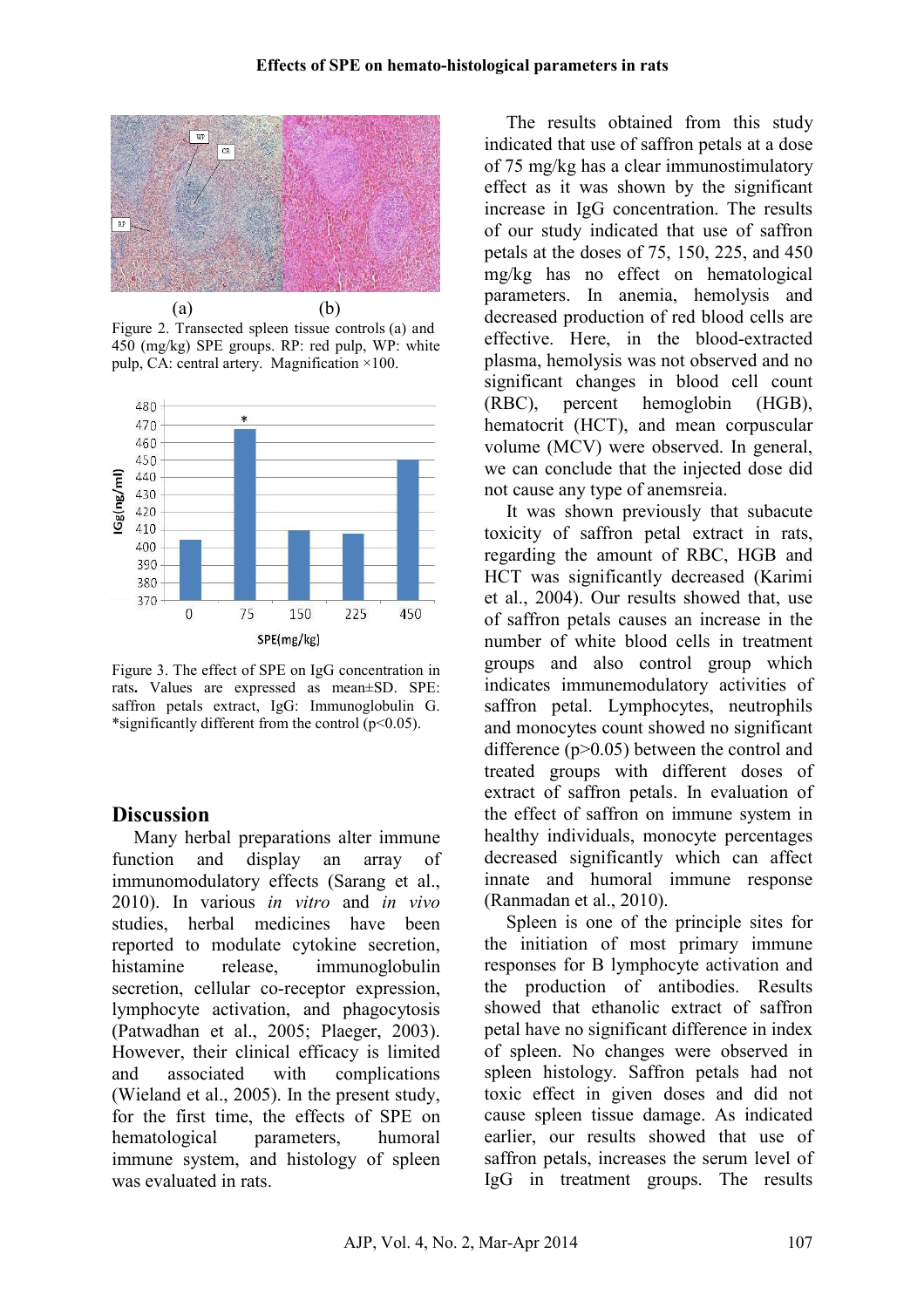indicated that use of saffron petals at dose of 75 mg/kg causes an increase in antibody response without any change in hematological parameters and spleen histology.

An important effect of flavonoids is scavenging of oxygen-derived free radicals. *In vitro* experimental systems also showed that flovonoids possess anti-inflammatory, antiallergic, and anticacinigenic properties (Middle et al., 1998). Positive effects of flavonoids on immune responsiveness might have a variety of underlying mechanisms. Activated immune cells generate free radicals and increase oxidative stress (Costantini, 2006; Horak et al., 2007), while T cell and B cell based immune reactions are highly sensitive to oxidative stress(Von Schant et al., 1999). Role of T helper (Th) cells in the effect of saffron petal should not be disregarded because there is a complex yet intricate network of immune response regulated by the Th cells which can stimulate the B lymphocyte to produce IgG. Thus, saffron probably induces some of these effects by stimulating the secretion of Th cell cytokines such as IFN-γ which is the main cytokine to stimulate the B lymphocytes for IgG production. Therefore, saffron petal could be used to increase the secondary immune responses (IgG) against pathogens.

#### **Acknowledgements**

This study was financially supported by Department of Animal Sciences, Agriculture Faculty, Ferdowsi University of Mashhad, Iran. The authors would like to thank Dr. Hossien Hossienzade (Mashhad university of Medical science) for his advice in the present study.

#### **Conflict of interest**

There is not any conflict of interest in this study.

- Abdullaev FI, Espinosa Aguirre JJ. 2004. Biomedical properties of saffron and its potential use in cancer therapy and chemoprevention trials. Cancer detect prev, 28: 426- 432.
- Abdullaev FI. 2001*.* Cancer Chemopreventive and Tumoricidal Properties of Saffron (*Crocus sativus* L.). Exp Biol Med, 227: 20- 25.
- Abolhasani A, Bathaie SZ, Yavari I, Moosavi-Movahedi AA. 2005. Separation and purification of some components of Iraninan saffron. Asian J Chem, 2: 727- 729.
- Agrawal SS, Khadase SC, Talele GS. 2010. Studies on immunomodulatory activity of capparis Zeylanica Leaf Extracts. Int J Pharm Sci Nonotechnol, 3: 887-892.
- Akhondzadeh Basti A, Moshiri E, Noorbala AA, Jamshidi AH, Abbasi SH, Akhondzadeh S. 2007. Comparison of petal of *Crocus sativus* L. and fluoxetine in the treatment of depressed outpatients: A pilot double-blind randomized trial. Prog Neuropsychopharmacol Biol Psychiatry, 31: 439-442.
- Assimopoulou AN, Sinakos Z, Papageorgiou VP. 2005. Radical Scavenging Activity of *Crocus sativus* L. Extract and its Bioactive Constituents. Phytother Res, 19: 996-1000.
- Costantini D, Dell Omo G. 2006. Effects of Tcell-mediated immune response on avian oxidative stress. Comp Biochem Physiol A Mol Integr Physiol. 145: 137- 142.
- Das I, Chakrabarty RN, Das S. 2004*.* Saffron can prevent chemically induced skin carcionogenesis in swiss albino mice. Asian Pac J cancer Prev, 5: 70-76.
- Gil MI, kaber AA. 2002. Antioxidant capacities, phenolic compounds, carotenoids and vitamin C contents of nectarine, peach and plum cultivars from colifornia. J Agric food chem, 50: 7976-4982.
- Goli SAH, Mokhtari F, Rahimmalek M. 2012. Phenolic compounds and antioxidant activity from saffron (crocus sativus) petal. J Agri sci*,* 4: 10.
- Goupy P, Abert Vian M, Chema F, Caris-Veyrat C. 2013. Identification and quantification of flavonols, anthocyanins and lutein diesters in tepals of *Crocus sativus* by ultra performance liquid chromatography coupled to diode array and ion trap mass spectrometry detections. Ind Crop Prod, 44: 496-510.

# **References**